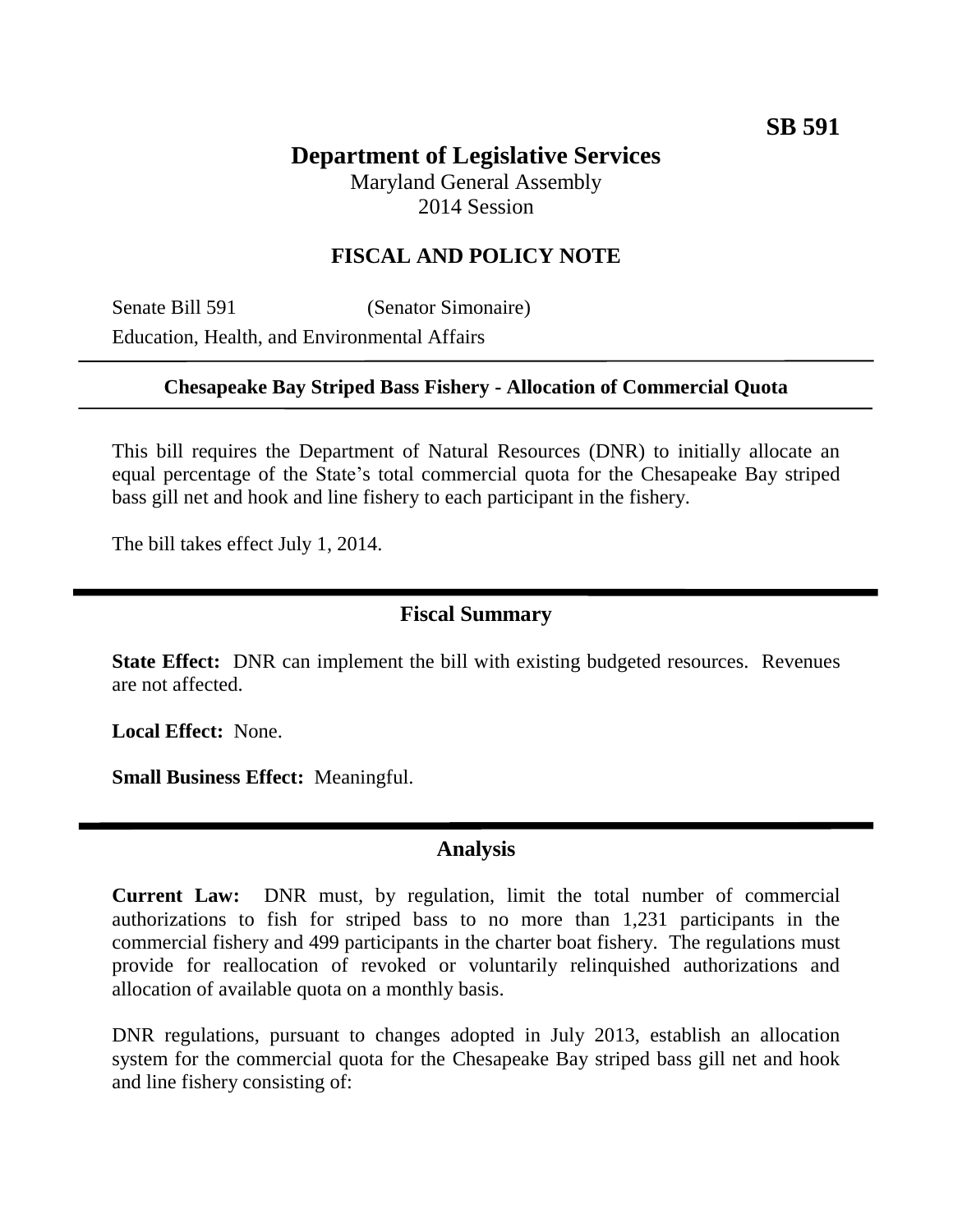- 25% allocated equally to each permit holder; and
- 75% allocated based on a permit holder's catch history from January 1, 2001, through February 29, 2012 (those that caught more striped bass in the past receive a greater portion of the quota).

**Background:** In order to comply with new Atlantic States Marine Fisheries Commission (ASMFC) requirements and address difficulties that had been experienced in managing the commercial striped bass fishery, DNR, following consultation with an industry workgroup, and with public input, adopted an individual transferable quota (ITQ) system for the Chesapeake Bay gill net and hook and line fisheries, in which each fisherman is assigned a fixed share of the overall commercial striped bass quota for those fisheries. The allocation is made as described above, with 25% allocated equally and 75% allocated based on catch history. An individual has the option to fish the individual's allocation for the year or, alternatively, participate in a common pool fishery, in which the fishermen pool their allocations and fish the shared allocation, subject to catch limits and fishery openings and closings in order for DNR to ensure that the shared allocation is not exceeded. Individuals who do not choose the common pool option and instead fish their individual allocation have greater flexibility.

**Small Business Effect:** The bill has a meaningful impact on small businesses since the vast majority of those participating in the Chesapeake Bay striped bass gill net and hook and line fisheries will have a different allocation of the overall quota under the bill than they do under the current allocation system established in 2013.

DNR indicates that an equal allocation of the overall quota to each participant would be 1,455 pounds (lbs) per participant. Of the 877 declared participants in the fishery in 2014, there are 620 individuals who have lower allocations than 1,455 lbs who are positively impacted by the bill. Those individuals receive an average increase in allocation of 858 lbs, which, at approximately \$3 to \$4 per lb (dockside value), is an average increase of approximately \$2,600 to \$3,400 per person. Conversely, there are 251 individuals who are negatively impacted. Those individuals have an average decrease in allocation of 2,155 lbs, which translates to a decrease of approximately \$6,500 to \$8,600 per person. DNR also indicates that as of January 31, 2014, 37,320 lbs of allocations and the associated permits have recently been permanently transferred, which can involve an individual paying multiple times the dockside value of the allocation for the allocation and permit.

# **Additional Information**

SB 591/ Page 2 **Prior Introductions:** None.